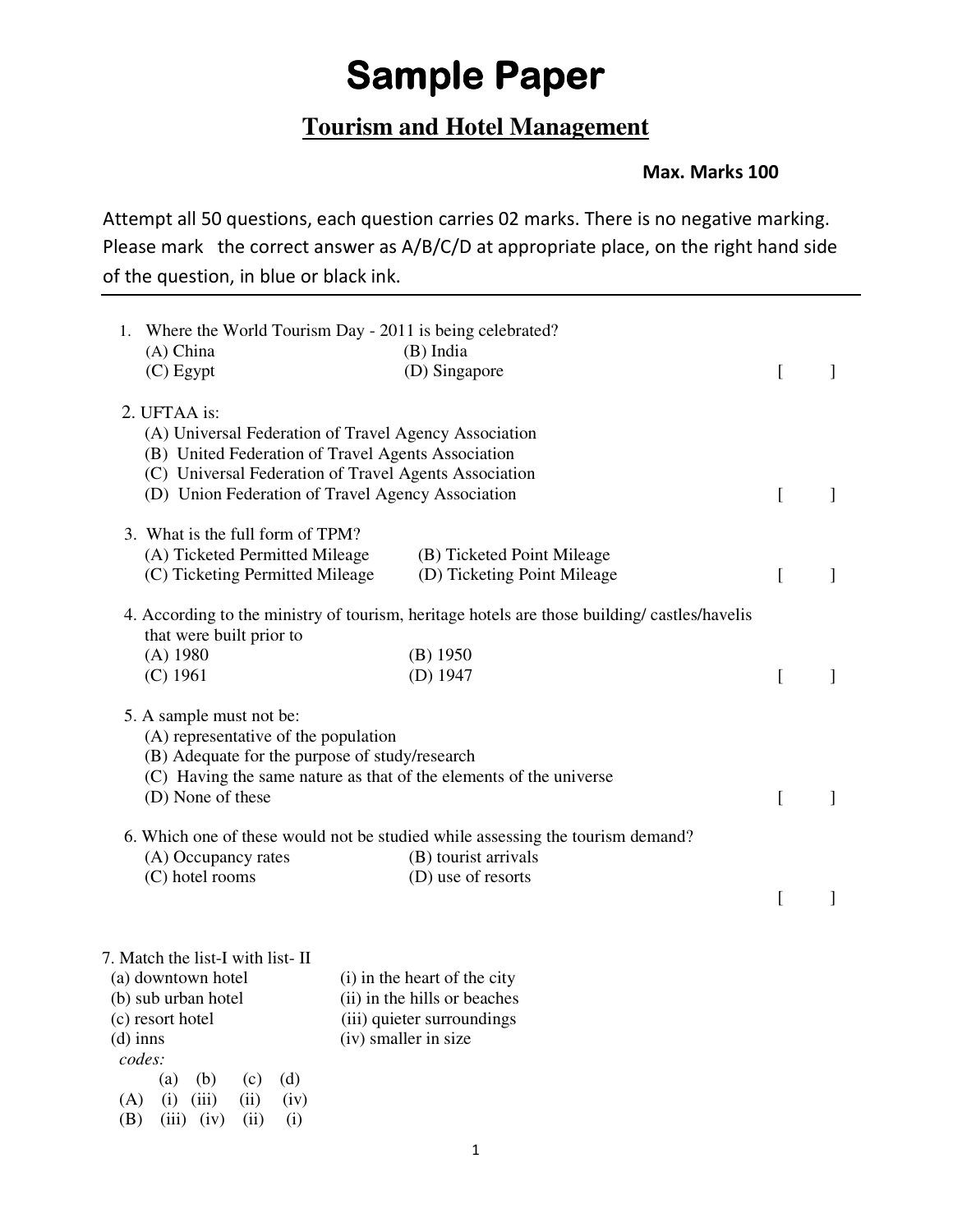| (C)<br>(i)<br>(iii)<br>(ii)<br>(iv)<br>(ii)<br>(iii)<br>(i)<br>(D)<br>(iv)                                |                                                                                               |          |                |
|-----------------------------------------------------------------------------------------------------------|-----------------------------------------------------------------------------------------------|----------|----------------|
| 8. 'Auli' is famous for:                                                                                  |                                                                                               |          |                |
| $(A)$ Temple                                                                                              | (B) Handicraft                                                                                |          |                |
| $(C)$ skiing                                                                                              | (D) water sports                                                                              | L        | 1              |
| 9. Identify the hotel with ecotel certification in India-                                                 |                                                                                               |          |                |
| (A) Morya Sheraton, Delhi                                                                                 | (B) Tulip Hotel, Mumbai                                                                       |          |                |
| (C) Orchid Hotel, Mumbai                                                                                  | (D) Taj Mahal Intercontinental, Mumbai                                                        |          |                |
| 10. Identify the correct sequence:                                                                        |                                                                                               | L        | $\perp$        |
|                                                                                                           | (A) Marketing approach, societal approach, Selling approach, Product approach,                |          |                |
| Production approach                                                                                       |                                                                                               |          |                |
| Societal approach                                                                                         | (B) Production approach, product approach, selling approach, marketing approach               |          |                |
|                                                                                                           | (C) Societal approach, selling approach, product approach, production approach,               |          |                |
| Marketing approach                                                                                        |                                                                                               |          |                |
|                                                                                                           | (D) Selling approach, product approach, marketing approach, societal approach                 |          |                |
| Production approach                                                                                       |                                                                                               | L        | $\overline{1}$ |
| 11. Project feasibility status evaluates                                                                  |                                                                                               |          |                |
| (A) Technical feasibility                                                                                 |                                                                                               |          |                |
| (B) Economic and social feasibility                                                                       |                                                                                               |          |                |
| (C) Technical and economic feasibility                                                                    |                                                                                               |          |                |
| $(D)$ (A) and $(B)$ both                                                                                  |                                                                                               |          |                |
| 12. 'Tourism leakage' is                                                                                  |                                                                                               |          |                |
|                                                                                                           | (A) Paying for imported goods that are used for the dervice delivery for travelling public    |          |                |
| (B) Economic disparagement                                                                                |                                                                                               |          |                |
| (C) Gap between import and export                                                                         |                                                                                               |          |                |
| (D) Taxes collected through tourism                                                                       |                                                                                               |          |                |
| 13. Dividend yield is:                                                                                    |                                                                                               |          |                |
| (A) Last year's dividend/ last year's market price share                                                  |                                                                                               |          |                |
| (B) Current dividend/ current market price share                                                          |                                                                                               |          |                |
| (C) Current investment/ current market price of share<br>(D) Current asset/ current market price of share |                                                                                               |          |                |
|                                                                                                           |                                                                                               | $\Gamma$ |                |
| 14. Accounting rate on return capital budgeting is:                                                       |                                                                                               |          |                |
| (A) Average income/ average investment                                                                    |                                                                                               |          |                |
| (B) Average revenues/ average investment                                                                  |                                                                                               |          |                |
| (C) Average income/ average expenditure                                                                   |                                                                                               |          |                |
| (D) Total income/ total expenditure                                                                       |                                                                                               | $\Gamma$ |                |
|                                                                                                           | 15. 'OAG' is the important international guide in air passenger transportation worldwide.     |          |                |
| Here 'O' means:                                                                                           |                                                                                               |          |                |
| (A) Original                                                                                              | (B) official                                                                                  |          |                |
| (C) Ordinary                                                                                              | (D) occupied                                                                                  | L        |                |
|                                                                                                           | 16. The process and result of interaction between different cultures is described as -------- |          |                |
| (A) Acculturation                                                                                         | (B) acclimatization                                                                           |          |                |
| (C) Familiarization                                                                                       | (D) naturalization                                                                            |          |                |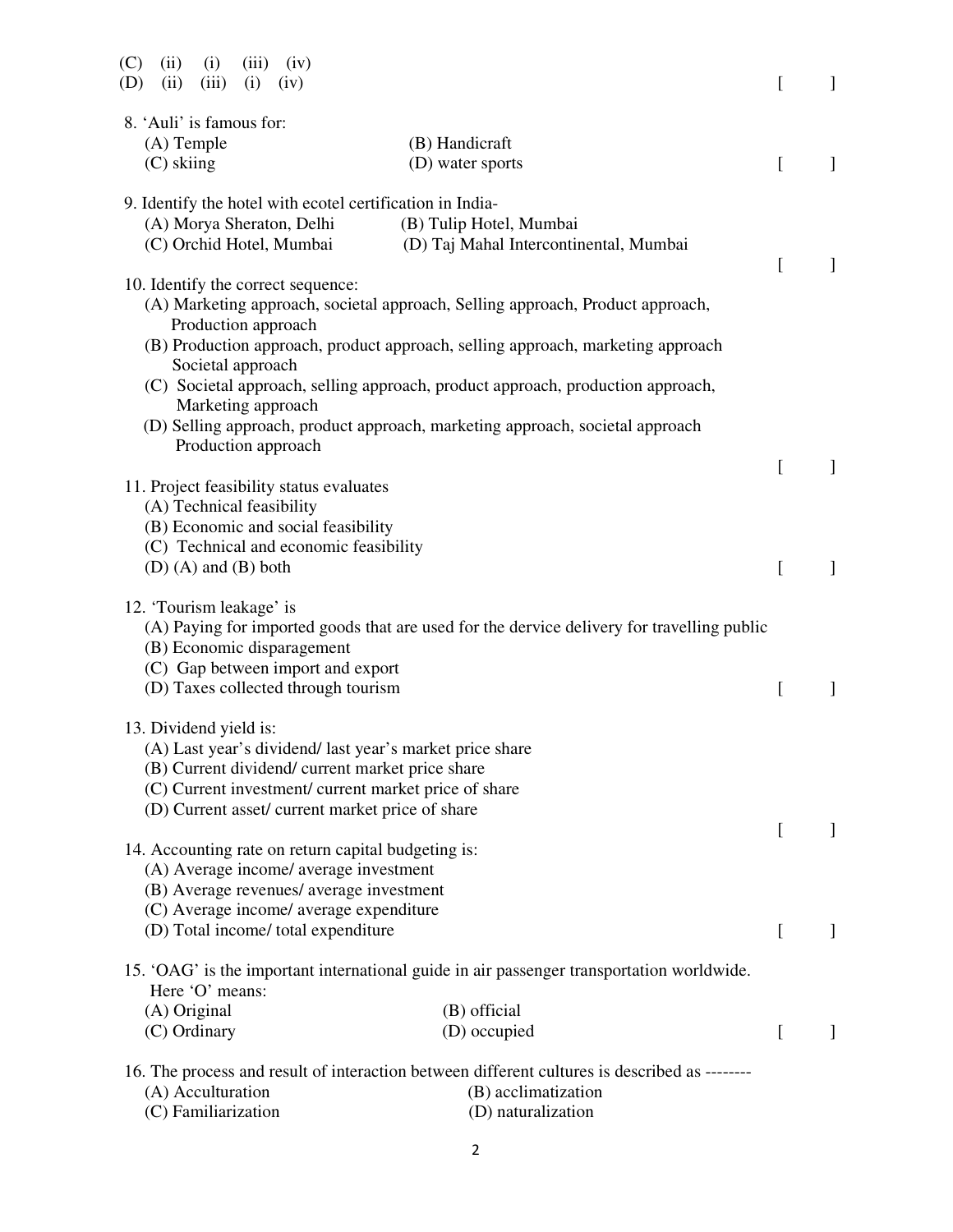| 17. Match the list-I with list-II                                                                               |                                                                                       | ſ | 1            |
|-----------------------------------------------------------------------------------------------------------------|---------------------------------------------------------------------------------------|---|--------------|
| (a) $Q_3 - Q_1/2$                                                                                               | $(i)$ coeff of Q.D                                                                    |   |              |
| (b) $Q_3 - Q_1/Q_3 + Q_1$                                                                                       | $(ii)$ Q.D                                                                            |   |              |
| $(c) \sum  D /N$                                                                                                | $(iii)$ C.V                                                                           |   |              |
| $(d)$ σ/x $X$ 100                                                                                               | $(iv)$ M.D                                                                            |   |              |
| codes:                                                                                                          |                                                                                       |   |              |
| (a)<br>(b)<br>(c)<br>(d)                                                                                        |                                                                                       |   |              |
| (i)<br>(ii)<br>(iv)<br>(A)<br>(iii)                                                                             |                                                                                       |   |              |
| $(iii)$ $(iv)$<br>(B)<br>(ii)<br>(i)                                                                            |                                                                                       |   |              |
| (C)<br>(i)<br>(ii)<br>(iii)<br>(iv)                                                                             |                                                                                       |   |              |
| (iii)<br>(D)<br>(ii)<br>(i)<br>(iv)                                                                             |                                                                                       | I | $\perp$      |
| 18. The inventory turn over ratio is arrived at by dividing                                                     |                                                                                       |   |              |
| (A) Cost of goods sold by cost of goods purchased<br>(B) Cost of goods sold by the average inventory            |                                                                                       |   |              |
| (C) Average accounts payable by cost of goods sold                                                              |                                                                                       |   |              |
| (D) Total accounts payable by total cost of goods sold                                                          |                                                                                       | ſ | $\perp$      |
| 19. Discounted cash flow is a valuation approach where:                                                         |                                                                                       |   |              |
| future cash flows                                                                                               | (A) The estimated value of a financial asset is the past value of asset's expected    |   |              |
|                                                                                                                 | (B) The estimated value of a financial asset is the present value of asset's expected |   |              |
| future cash flows                                                                                               |                                                                                       |   |              |
|                                                                                                                 | (C) The estimated value of a physical asset is the present value of asset's expected  |   |              |
| future cash flows                                                                                               |                                                                                       |   |              |
| future cash flows                                                                                               | (D) The estimated value of a financial asset is the past value of asset's expected    | L | $\perp$      |
|                                                                                                                 |                                                                                       |   |              |
| 20. Match the list-I with list-II<br>(a) Break even analysis                                                    | (i) internal rate of return                                                           |   |              |
| (b) Equating the present value of all                                                                           |                                                                                       |   |              |
| cash flows to zero                                                                                              | (ii) profit volume determination                                                      |   |              |
| (c) net cash flows from any change                                                                              |                                                                                       |   |              |
|                                                                                                                 | (iii) sunk cost                                                                       |   |              |
| in operating revenues                                                                                           |                                                                                       |   |              |
| (d) an outlay incurred before making an                                                                         |                                                                                       |   |              |
| investment decision                                                                                             | (iv) operating cash flows                                                             |   |              |
| codes:<br>(a)<br>(d)<br>(b)<br>(c)                                                                              |                                                                                       |   |              |
| (ii)<br>(i)<br>(iv)<br>(A)<br>(iii)                                                                             |                                                                                       |   |              |
| (B)<br>(iii)<br>(i)<br>(iv)<br>(ii)                                                                             |                                                                                       |   |              |
| (C)<br>(i)<br>(ii)<br>(iii)<br>(iv)                                                                             |                                                                                       |   |              |
| (D)<br>(ii)<br>(iii)<br>(i)<br>(iv)                                                                             |                                                                                       | ſ | $\mathbf{I}$ |
|                                                                                                                 |                                                                                       |   |              |
| (a) floatel                                                                                                     | (i) accommodation provided by railway bogies                                          |   |              |
| (b) rotel                                                                                                       | (ii) accommodation provided on floating bodies                                        |   |              |
| (c) motel                                                                                                       | (iii) accommodation provided way sides                                                |   |              |
| (d) aportel                                                                                                     | (iv) accommodation provided at apartments                                             |   |              |
| codes:                                                                                                          |                                                                                       |   |              |
| (a)<br>(b)<br>(c)<br>(d)                                                                                        |                                                                                       |   |              |
| 21. Match the list-I with list-II<br>(iv)<br>(iii)<br>(ii)<br>(A)<br>(i)<br>(B)<br>(iii)<br>(iv)<br>(ii)<br>(i) |                                                                                       |   |              |

3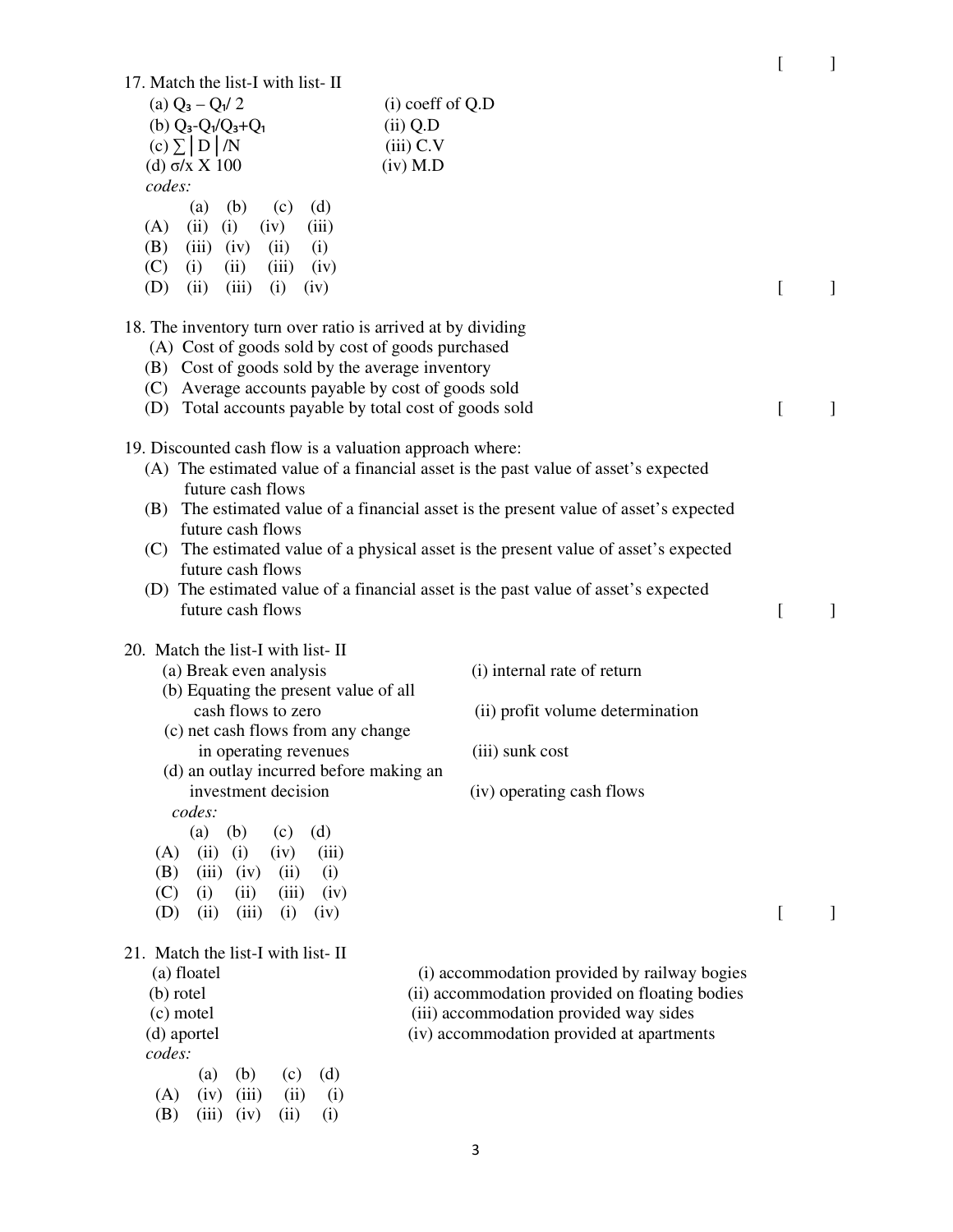| (C)<br>(ii)<br>(iii)<br>(i)<br>(iv)<br>(D)<br>(ii)<br>(iii)<br>(i)<br>(iv)                                                     |                                                                                            | L         |   |
|--------------------------------------------------------------------------------------------------------------------------------|--------------------------------------------------------------------------------------------|-----------|---|
| 22. Tourism became a part of the Indian planning only in the:<br>(A) First five year planning<br>(B) Second five year planning |                                                                                            |           |   |
| (C) Third five year planning                                                                                                   |                                                                                            |           |   |
| (D) Forth five year planning                                                                                                   |                                                                                            | ſ         | 1 |
| 23. To fix the price of any article Rs. 99.90 instead of 100 is a policy of                                                    |                                                                                            |           |   |
| (A) Promotional pricing                                                                                                        | (B) psychological pricing                                                                  |           |   |
| (C) Customary pricing                                                                                                          | (D) none of the above                                                                      | ſ         |   |
| 24. Match the list-I with list-II                                                                                              |                                                                                            |           |   |
| (a) run test                                                                                                                   | (i) parametric                                                                             |           |   |
| (b) $X^2$ (Chi) square test                                                                                                    | (ii) non-parametric                                                                        |           |   |
| $(c)$ T-test                                                                                                                   | (iii) parametric                                                                           |           |   |
| $(d)$ F - test                                                                                                                 | (iv) non- parametric                                                                       |           |   |
| codes:                                                                                                                         |                                                                                            |           |   |
| (a)<br>(b)<br>(c)<br>(d)                                                                                                       |                                                                                            |           |   |
| (iii)<br>(i)<br>(A)<br>(ii)<br>(iv)<br>(iii)<br>(iv)<br>(B)<br>(ii)<br>(i)                                                     |                                                                                            |           |   |
| (C)<br>(ii)<br>(iv)<br>(i)<br>(iii)                                                                                            |                                                                                            |           |   |
| (ii)<br>(iii)<br>(D)<br>(i)<br>(iv)                                                                                            |                                                                                            | L         |   |
|                                                                                                                                |                                                                                            |           |   |
| 25. maitre d'hotel works in<br>(A) Housekeeping                                                                                | (B) front office                                                                           |           |   |
| (C) Restaurant                                                                                                                 | (D) kitchen                                                                                | ſ         |   |
|                                                                                                                                |                                                                                            |           |   |
| 26. ITDC was set up in the year                                                                                                |                                                                                            |           |   |
| (A) 1962                                                                                                                       | $(B)$ 1966                                                                                 |           |   |
| $(C)$ 1974                                                                                                                     | $(D)$ 1972                                                                                 | [         |   |
| 27. Grand Trunk road was got constructed by                                                                                    |                                                                                            |           |   |
| (A) Akbar                                                                                                                      | (B) Sher Shah Suri                                                                         |           |   |
| (C) Harshvardhana                                                                                                              | (D) Britishers                                                                             | $\lfloor$ |   |
| 28. Match the list-I with list-II                                                                                              |                                                                                            |           |   |
| (a) Decentralization                                                                                                           | (i) the act of punishing subordinates                                                      |           |   |
| (b) Coercive power                                                                                                             | (ii) dispersal of decision making authority                                                |           |   |
| (c) Splintered authority                                                                                                       | (iii) responsibility of staffing in an organisation                                        |           |   |
| $(d)$ CEO                                                                                                                      | (iv) decision made by pooling together managers                                            |           |   |
|                                                                                                                                |                                                                                            |           |   |
| codes:                                                                                                                         |                                                                                            |           |   |
| (b)<br>(d)<br>(c)<br>(a)                                                                                                       |                                                                                            |           |   |
| (ii)<br>(i)<br>(iv)<br>(A)<br>(iii)                                                                                            |                                                                                            |           |   |
| (B)<br>(iii)<br>(iv)<br>(ii)<br>(i)                                                                                            |                                                                                            |           |   |
| (C)<br>(ii)<br>(iv)<br>(i)<br>(iii)                                                                                            |                                                                                            |           |   |
| (D)<br>(ii)<br>(iii)<br>(i)<br>(iv)                                                                                            |                                                                                            | [         | ] |
|                                                                                                                                | 29. Which of the following forecasting methods draws on group consensus of expert opinion? |           |   |
| (A) Delphi                                                                                                                     | (B) extrapolation                                                                          |           |   |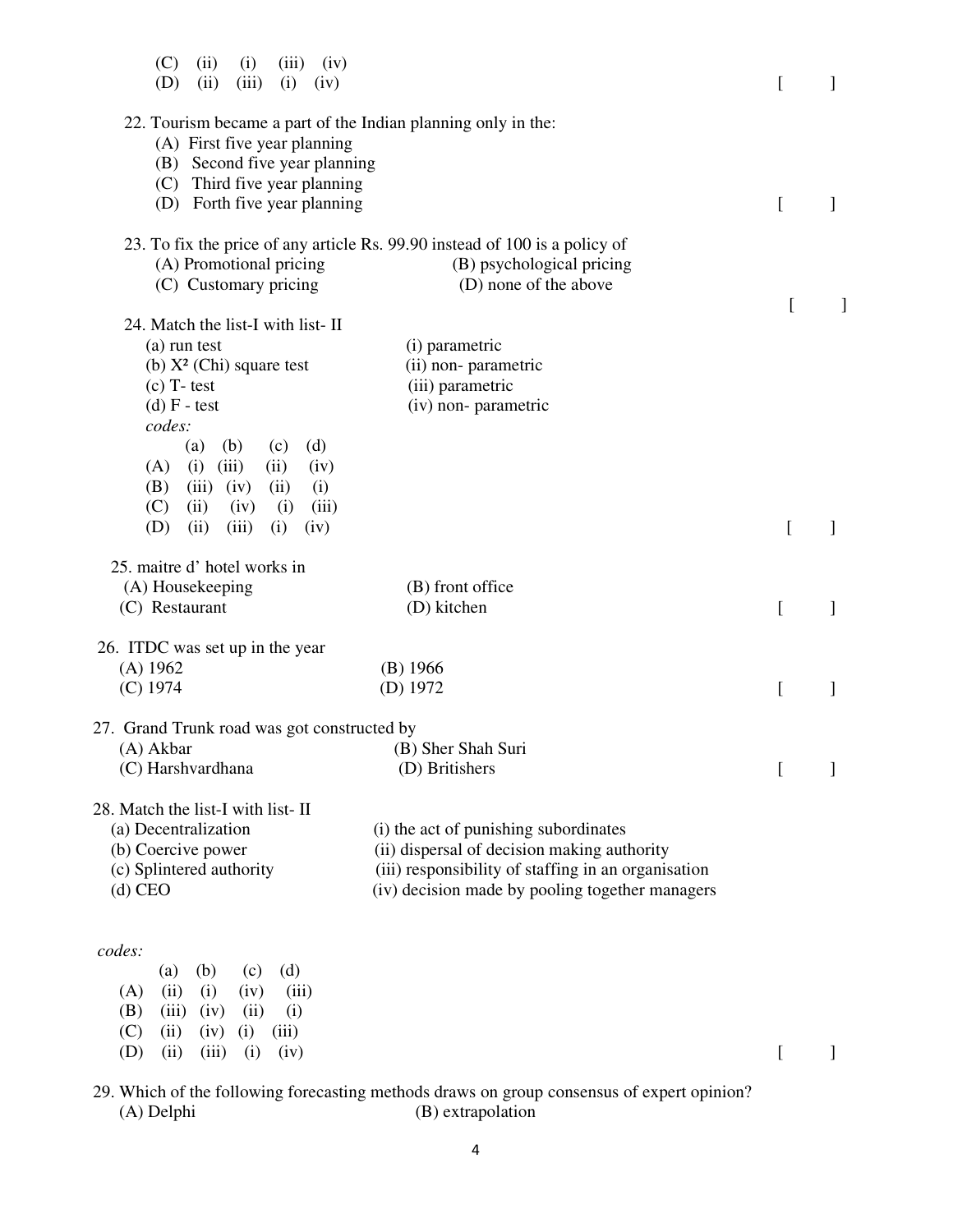| (C) Regression analysis                                   | (D) correlation analysis                                                                         |                  |              |
|-----------------------------------------------------------|--------------------------------------------------------------------------------------------------|------------------|--------------|
| (A) Matels                                                | 30. The lodging facilities found at spas and other health resorts are called as<br>(B) Sanatoria |                  |              |
| (C) Rotels                                                | (D) Condominiums                                                                                 | <sup>[</sup>     | 1            |
| (A) Hospics                                               | 31. Traditional lodging facilities for Christian pilgrims at Europe are called<br>(B) Hokke Club |                  |              |
| (C) Madrassas                                             | (D) Dharmashalas                                                                                 | $\left[ \right]$ | $\mathbf{I}$ |
| 32. A room with a sofa $-\text{cum}-\text{bed}$ is called |                                                                                                  |                  |              |
| (A) Cabana<br>(C) Duplex Suite                            | (B) Quad<br>(D) Studio                                                                           | $\left[ \right]$ |              |
|                                                           |                                                                                                  |                  |              |
| 33. The official rate of the on a given day is called     |                                                                                                  |                  |              |
| (A) Trade Rate                                            | (B) Crib Rate                                                                                    |                  |              |
| (C) Rack Rate                                             | (D) Package Rate                                                                                 |                  |              |
| 34. Red Fort at Delhi has got constructed by              |                                                                                                  |                  |              |
| (A) Akbar                                                 | (B) Shahjahan                                                                                    |                  |              |
| (C) Babar                                                 | (D) Jahangir                                                                                     | $\mathbf{r}$     | ]            |
| 35. Lord Buddha attained nirvana at                       |                                                                                                  |                  |              |
| (A) Lumbini                                               | (B) Gaya                                                                                         |                  |              |
| (C) Kushinagar                                            | (D) Kapilvastu                                                                                   | <sub>[</sub>     |              |
|                                                           | 36. Marketing Myopia is a feature of which philosophy of Marketing?                              |                  |              |
| (A)Product Concept                                        | (B) Production Concept                                                                           |                  |              |
| (C) Selling Concept                                       | (D) Societal Marketing Concept                                                                   | [                | 1            |
|                                                           | 37. In which year Rajasthan Tourism Development Corporation was established?                     |                  |              |
| $(A)$ 1966                                                | $(B)$ 1979                                                                                       |                  |              |
| $(C)$ 1987                                                | $(D)$ 1960                                                                                       | $\left[ \right]$ | ]            |
| 38. Desert Triangle is                                    |                                                                                                  |                  |              |
| (A) Jodhpur, Jaisalmer, Bikaner                           | (B) Jodhpur, Jaisalmer, Ajmer                                                                    |                  |              |
| (C) Jodhpur, Bikaner, Jaipur                              | (D) Bikaner, Barmer, Dungerpur                                                                   |                  |              |
| 39. Osian, the famous Jain temple is situated at          |                                                                                                  |                  |              |
| $(A)$ Jaipur                                              | (B) Jodhpur                                                                                      |                  |              |
| $(C)$ Ajmer                                               | (D) Udaipur                                                                                      | $\left[ \right]$ |              |
|                                                           | 40. One of the meals $+$ breakfast $+$ room is included in which plan?                           |                  |              |
| $(A)$ MAP                                                 | $(B)$ AP                                                                                         |                  |              |
| $(C)$ EP                                                  | $(D)$ CP                                                                                         | $\left[ \right]$ |              |
| 41. 'Champagne' is which kind of wine?                    |                                                                                                  |                  |              |
| (A) Still Wine                                            | (B) Sparkling Wine                                                                               |                  |              |
| (C) Aromatised wine                                       | (D) Fortified Wine                                                                               |                  |              |
| 42. The Optimum Arousal Theory was given by               |                                                                                                  |                  |              |
| (A) Iso - Ahola                                           | (B) Pearce                                                                                       |                  |              |
| $(C)$ Plog                                                | (D) Maslow                                                                                       |                  |              |